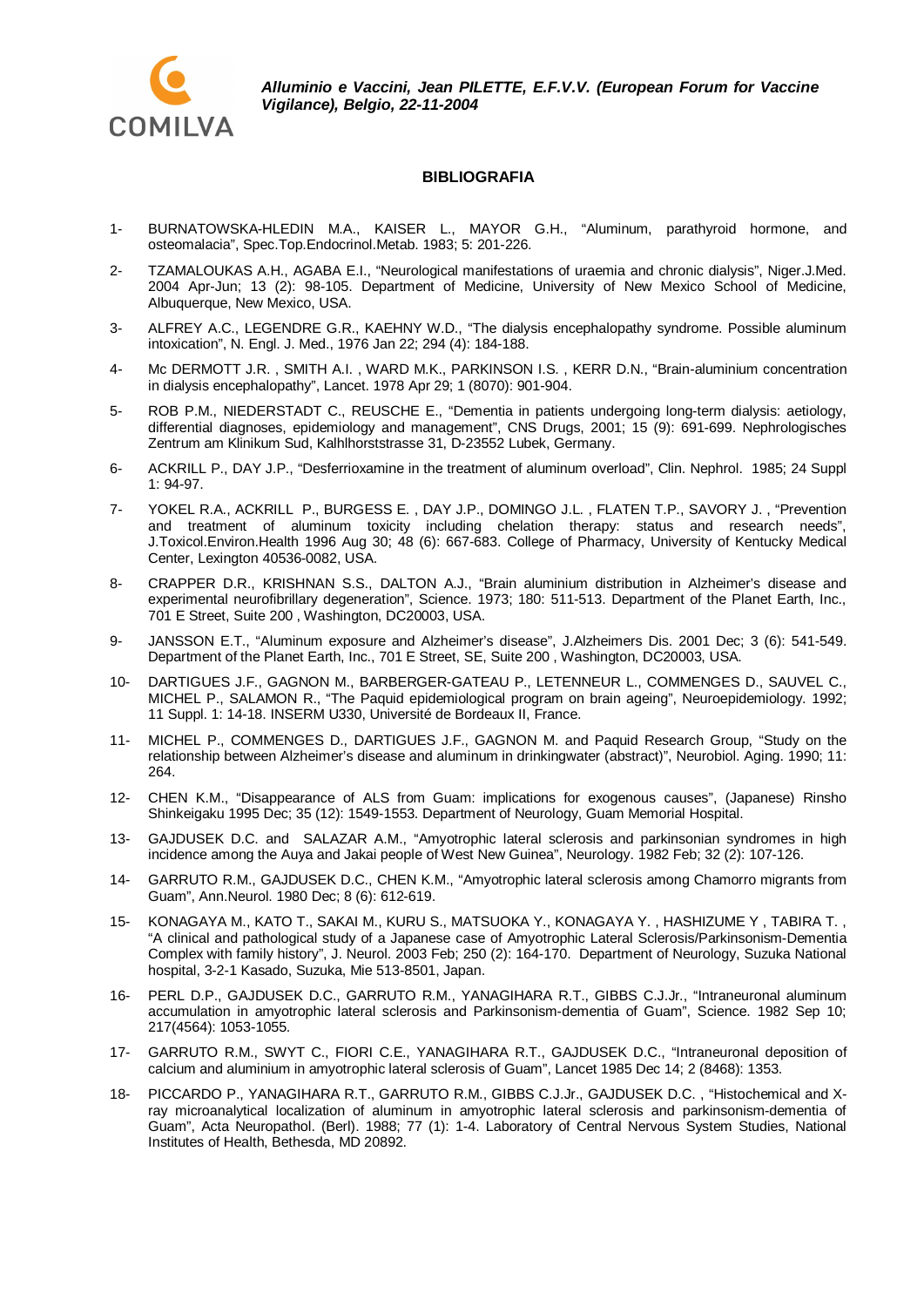

- 19- YASUI M. , YASE Y. , OTA K. , GARRUTO R.M., "Aluminum deposition in the central nervous system of patients with amyotrophic lateral sclerosis from the Kii Peninsula of Japan", Neurotoxicology 1991 Fall ; 12 (3) 615-620. Division of Neurological Diseases, Wakayama Medical College, Japan.
- 20- REED D.M., BRODY J.A., "Amyotrophic lateral sclerosis and parkinsonism-dementia on Guam, 1945-1972. I. Descriptive epidemiology", Am.J.Epidemiol. 1975 Apr 101 (4): 287-301.
- 21- YANAGIHARA R.T., GARRUTO R.M., GAJDUSEK D.C., "Epidemiological surveillance of amyotrophic lateral sclerosis and parkinsonism-dementia in the Commonwealth of the Northern Mariana Islands" Ann.Neurol. 1983 Jan 13 (1): 79-86.
- 22- PLATO C.C., GARRUTO R.M., FOX K.M., GAJDUSEK D.C., "Amyotrophic lateral sclerosis and parkinsonismdementia on Guam: a 25-year prospective case-control study" Am.J.Epidemiol. 1986 Oct; 124 (4): 643-656.
- 23- OKUMURA H., "Epidemiological and clinical patterns of western pacific amyotrophic lateral sclerosis (ALS) in Guam and sporadic ALS in Rochester, Minnesota, U.S.A. and Hokkaido, Japan: a comparative study" Hokkaido University Graduate School of Medicine, Sapporo 060-8638, Japan.
- 24- GARRUTO R.M., YANAGIHARA R.T., GAJDUSEK D.C., "Disappearance of high-incidence amyotrophic lateral sclerosis and parkinsonism - dementia on Guam", Neurology 1985 Feb; 35 (2): 193-198.
- 25- PLATO C.C., GARRUTO R.M., GALASKO D., CRAIG U.K., PLATO M. GAMST A., TORRES J.M., WIEDERHOLT W., "Amyotrophic lateral sclerosis and parkinsonism-dementia complex of Guam: changing incidence rates during the past 60 years"; Am.J.Epidemiol. 2003 Jan 15; 157 (2): 149-157. Department of Neurosciences, University of California San Diego School of Medicine, La Jolla 92093-0624, USA.
- 26- GARRUTO R.M., SHANKAR S.K., YANAGIHARA R.T., SALAZAR A.M., AMYX H.L., GAJDUSEK D.C., "Lowcalcium, high-aluminum diet-induced motor neuron pathology in cynomolgus monkeys" Acta Neuropathol. (Berl.) 1989; 78 (2): 210-219; Laboratory of Central Nervous System Studies, National Institute of Neurological Disorders and Stroke, Bethesda, MD 20892.
- 27- YASUI M., YASE Y., OTA K. GARRUTO R.M., "Evaluation of magnesium, calcium and aluminum metabolism in rats and monkeys maintained on calcium-deficient diets", Neurotoxicology 1991 Fall; 12 (3) 603-614. Division of Neurological Diseases, Wakayama Medical College, Japan.
- 28- YASE Y., "Amyotrophic lateral sclerosis-causative role of trace elements", Japanese Nippon Rinsho 1996 Jan 54 (1) 123-128. Research Center of Neurological Diseases, Kansai College of Oriental Medicine.
- 29- YASUI M., OTA K., "Aluminum decreases the magnesium concentration of spinal cord and trabecular bone in rats fed a low calcium, high aluminum diet", J.Neurol.Sci. 1998 Apr 15; 157 (1): 37-41. Division of Neurological Diseases, Wakayama Medical College, Japan.
- 30- PERL D.P., BRODY A.R., "Alzheimer's disease: X-ray spectrometric evidence of aluminum accumulation in neurofibrillary tangle-bearing neurons", Science 1980 Apr 18; 208 (4441): 297-299.
- 31- PERL D.P., "Relationship of aluminum to Alzheimer's disease", Environ. Health Perspect, 1985 Nov; 63: 149- 153.
- 32- PENDLEBURY W.W., BEAL M.F., KOWALL N.W. and SOLOMON P.R., "Results of immunocytochemical, neurochemical, and behavioral studies in aluminum-induced neurofilamentous de generation", J. Neural. Transm. Suppl. 1987; 24: 213-217. Department of Pathology, University of Vermont, College of Medicine, Burlington.
- 33- ZATTA P., GIORDANO R., CORAIN B., BOMBI G.G., "Alzheimer dementia and the aluminum hypothesis", Med. Hypotheses 1988 Jun; 26 (2): 139-142. Centro C.N.R. Emocianine, Padova, Italy.
- 34- FORBES W.F., AGWANI N., "A suggested mechanism for aluminum biotoxicity" J.Theor.Biol. 1994 Nov 21; 171 (2): 207-214. Statitics Canada, Health Statistics Division, Ottawa, Ontario.
- 35- YOKEL R.A., "The toxicology of aluminum in the brain: a review", Neurotoxicology, 2000 Oct; 21 (5): 813-828. College of Pharmacy and Graduate Center for Toxicology, University of Kentucky Medical Center, Lexington, USA.
- 36- SCHMIDT M.L., ZHUKAVERA V., PERL D.P., SHERIDAN S.K., SCHUCK T., LEE V.M., TROJANOWSKI J.Q., "Spinal cord neurofibrillary pathology in Alzheimer disease and Guam Parkinsonism - dementia complex", J.Neuropathol. Exp. Neurol 2001 Nov; 60 (11): 1075-1086. Center for Neurodegenerative Disease Research, University of Pennsylvania, Philadelphia 19104-4283, USA.
- 37- SUAREZ-FERNANDEZ M.B., SOLDADO A.B., SANZ-MEDEL A., VEGA J.A., NOVELLI A., FERNANDEZ-SANCHEZ M.T., "Aluminum-induced degeneration of astrocytes occurs via apoptosis and results in neuronal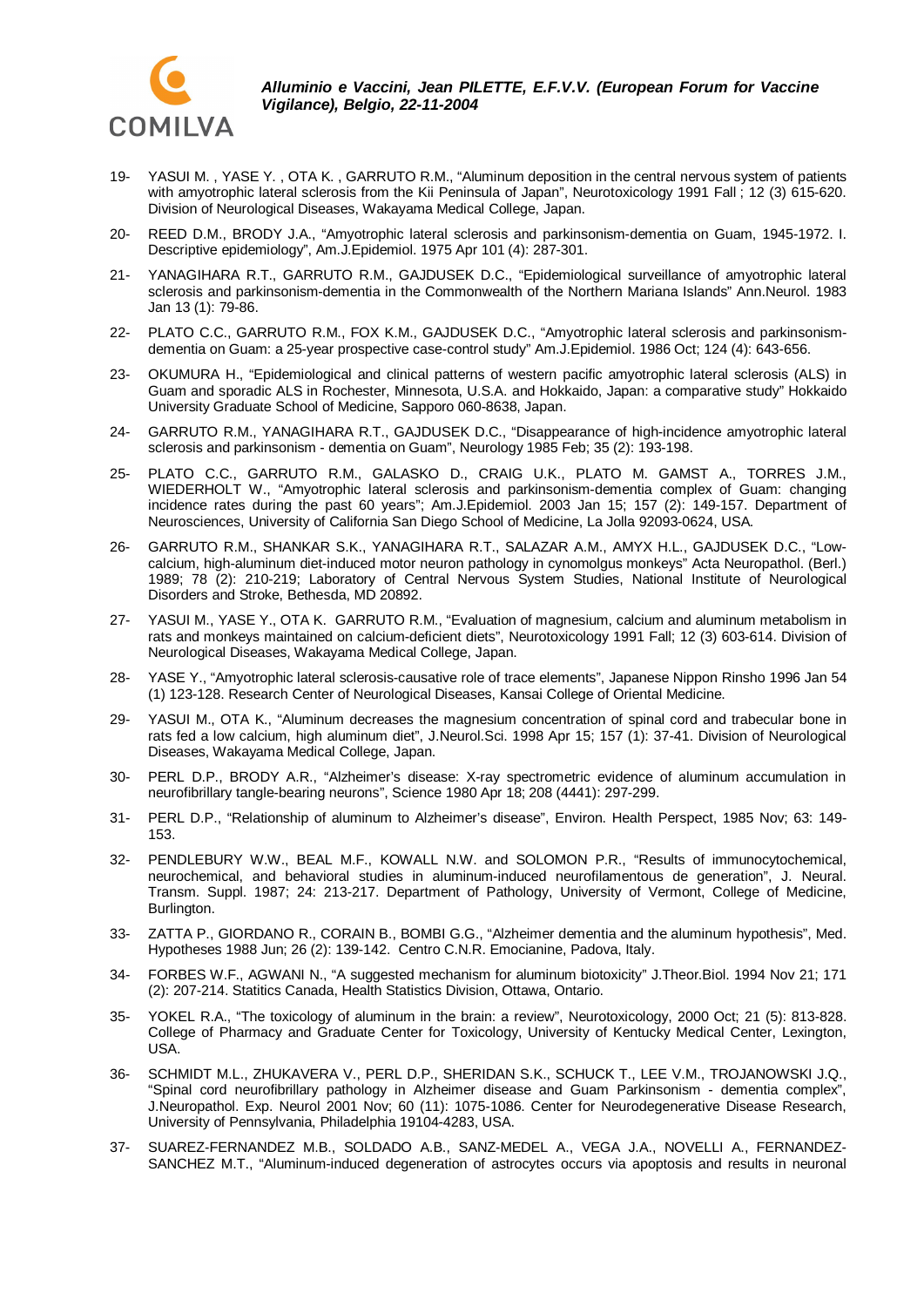

death", Brain Res. 1999 Jul 24; 835 (2): 125-136. Department of Biochemistry and Molecular Biology, Faculty of Medicine, University of Oviedo, 33071, Oviedo, Spain.

- 38- THEISS C., MELLER K., "Aluminum impairs gap junctional intercellular communication between astroglial cells in vitro", Cell.Tissue Res. 2002 Nov; 310 (2): 143-154. Institut für anatomie, Abteilung für Cytologie, Medizinische Fakultät, Ruhr-Universität Bochum, Universitätstrase, 150, 44780 Bochum, Germany.
- 39- DELONCLE R., HUGUET F., FERNANDEZ B., QUELLARD N., BABIN P., GUILLARD O., "Ultrastructural study of rat hippocampus after chronic administration of aluminum L-glutamate: an acceleration of the aging process", Center for Study and Research on Xenobiotics, UPRES EA 1223, Poitiers University Hospital, 34, rue du Jardin des Plantes, BP 199, 86005 Cedex, Poitiers, France.
- 40- OTT S.M. "Aluminum accumulation in individuals with normal renal function", Am. J. Kidney Dis. 1985 Nov; 6 (5): 297-301.
- 41- ANDRESS D. L., KOPP J.B., MALONEY N.A., COBURN J.W., SHERRARD D.J., "Early deposition of aluminum in bone in diabetic patients on hemodialysis", N. Engl. J. Med. 1987 Feb 5; 316 (6): 292-296.
- 42- MORRIS C. M., CANDY J. M., OAKLEY A. E., TAYLOR G. A., MOUNTFORT S., BISHOP H., WARD M.K., BLOXHAM C. A., EDWARDSON J. A., "Comparison of the regional distribution of transferrin receptors and aluminium in the forebrain of chronic renal dialysis patients", J. Neurol. Sci. 1989 Dec; 94 (1-3): 295-306. M.R.C. Neurochemical Pathology Unit, Newcastle upon Tyne, U.K.
- 43- FERNANDEZ I., FERNANDEZ J. L., RODRIGUEZ R., SANZ-MEDEL A., CANNATA J. B., "Influence of the degree of saturation of iron stores on the gastrointestinal absorption of aluminum", (Article in Spanish) Rev. Esp. Fisiol. 1989 Mar; 45 (1): 33-39. Unidad de Investigacion, Hospital General de Asturias, Universidad de Oviedo, Espana.
- 44- CANNATA J. B., GOMEZ ALONSO C., FERNANDEZ MENENDEZ M. J., FERNANDEZ SOTO I., Mc GREGOR S., MENENDEZ-FRAGA P., BROCK J. H., "Iron uptake in aluminium overload: in vivo and in vitro studies", Nephrol. Dial. Transplant. 1991; 6 (9): 637-642. Bone and Mineral Research Unit, Hospital General de Asturias, Universidad de Oviedo, Spain.
- 45- CANNATA J. B., OLAIZOLA I. R., GOMEZ-ALONSO C., MENENDEZ-FRAGA P., ALONSO-SUAREZ M., DIAZ-LOPEZ J. B., "Serum aluminum transport and aluminum uptake in chronic renal failure: role of iron and aluminum metabolism", Nephron. 1993; 65 (1): 141-146.Bone and Mineral Research Unit, Hospital General de Asturias, Universidad de Oviedo, Spain.
- 46- GOLUB M.S., HAN B., KEEN C.L., "Aluminum uptake and effects on transferrin mediated iron uptake in primary cultures of rat neurons, astrocytes and oligodendrocytes", Neurotoxicology. 1999 Dec; 20 (6): 961-970. Department of Internal Medicine, University of California, Davis, 95616, USA.
- 47- SPENCER H., KRAMER L., NORRIS C., WIATROWSKI E., "Effect of aluminium hydroxyde on fluoride metabolism", Clin. Pharmacol. Ther. 1980 Oct; 28 (4): 529-535.
- 48- AHN H.W., FULTON B., MOXON D., JEFFERY E.H., "Interactive effects of fluoride and aluminum uptake and accumulation in bones of rabbits administered both agents in their drinking water", J. Toxicol. Environ. Health 1995 Mar; 44 (3): 337-350. Institute for Environmental Studies, University of Illinois, Urbana 61801.
- 49- SMITH D.R., CHANG B.S., JOHNSON C.E., "Aluminum hydroxyde: evaluation of two dosage forms and two dosing schedules in reducing intestinal phosphate absorption", Am. J. Hosp. Pharm. 1978 Jan; 35 (1): 58-61.
- 50- SPENCER H., KRAMER L., NORRIS C., OSIS D., "Effect of small doses of aluminum-containing antacids on calcium and phosphorus metabolism", Am. J. Clin. Nutr. 1982 Jul; 36 (1) 32-40.
- 51- MARTIN R.B., "Aluminium speciation in biology", Ciba Found Symp. 1992; 169: 5-18.Chemistry Department, University of Virgtinia, Charlottesville 22903.
- 52- MAHIEU S.T., NAVONI J., MILLEN N., DEL CARMEN CONTINI M., GONZALEZ M., ELIAS M.M., "Effects of aluminum on phosphate metabolism in rats: a possible interaction with vitamin D 3 renal production", Arch. Toxicol. 2004 Jun 18 (Epub ahead of print) Fisiologia Humana, Facultad de bioquimica y Ciencias Biologicas, Universidad Nacional del Litoral, Paraje El Pozo, 3000, Santa Fe, Argentina.
- 53- LEVINE S.N., SONNIER G.B., ABREO K., "Effect of diabetes mellitus and aluminium toxicity on myocardial calcium transport", Toxicology. 1990 Dec 17; 65 (1-2): 137-148.Department of Medicine, Louisiana State University Medical Center, Shreveport 71130.
- 54- VAN DER VOET G.B., DE WOLFF F.A.,"Intestinal absorption of aluminum: effect of sodium and calcium", Arch.Toxicol. 1998; 72 (2): 110-114.Toxicology Laboratory, Leiden University Medical Centre, The Netherlands.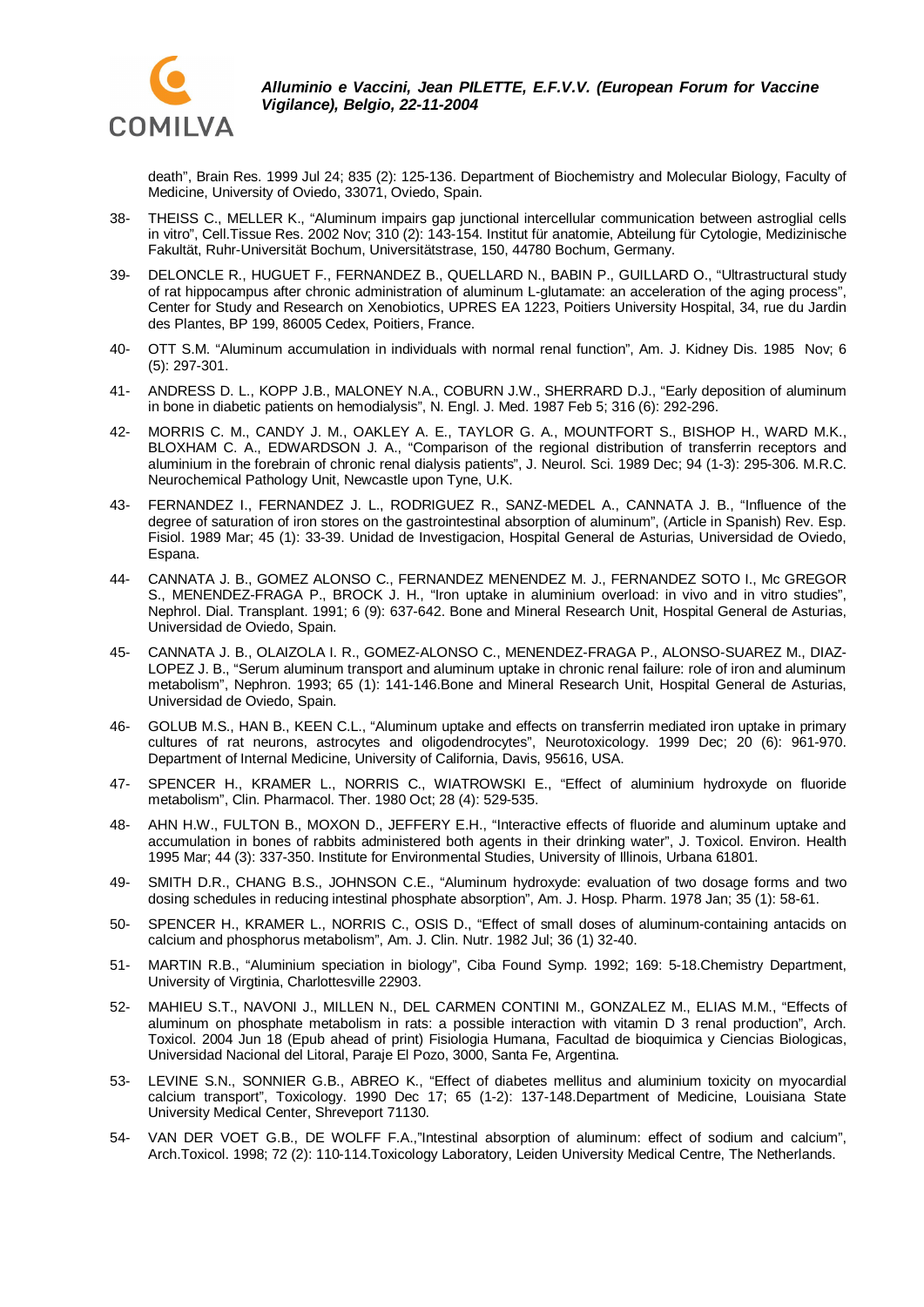

- 55- GANDOLFI L., STELLA M.P., ZAMBENEDETTI P., ZATTA P., "Aluminum alters intracellular calcium homeostasis in vitro", Biochim. Biophys. Acta. 1998 Apr 28; 1406 (3): 315-320. Dipartimento di Scienze Farmaceutiche, Universita di Padova, Italy.
- 56- WIEGMANN T.B., DAY H.D., PATAK R.V., "Intestinal absorption and secretion of radioactive vanadium (48VO<sub>3</sub>) in rats and effect of Al(OH)<sub>3</sub>.", J. Toxicol. Environ. Health. 1982 Aug; 10 (2): 233-245.
- 57- FULTON B., JAW S., JEFFERY E.H., "Bioavailability of aluminum from drinking water", Fundam. Appl. Toxicol. 1989 Jan; 12 (1): 144-150. Division of Nutritional Sciences, University of Illinois, Urbana 61801.
- 58- BIRCHALL J.D., CHAPPELL J.S., "The chemistry of aluminum and silicon in relation to Alzheimer's disease", Clin. Chem. 1988 Feb; 34 (2): 265-267. Imperial Chemical Industries Plc, Cheshire, U.K.
- 59- BIRCHALL J.D., "The interrelationship between silicon and aluminium in the biological effects of aluminium", Ciba Found Symp. 1992; 169: 50-61. ICI PLC, Runcorn, Cheshire, U.K.
- 60- BOHRER D., DO NASCIMENTO P.C., MENDONCA J.K., POLLI V.G., DE CARVALHO L.M., "Interaction of aluminium ions with some amino acids present in human blood", Amino Acids 2004 Aug; 27 (1): 75-83.
- 61- FERRETTI G., MARCHIONNI C., BACCHETTI T., GALEAZZI T., DOUSSET N., "Effect of aluminium on lipid peroxidation of human high density lipoproteins", Free Radic. Res. 2003 May; 37 (5): 515-521 Institute of Biochemistry, Faculty of Medicine, University of Ancona, Via Ranieri, 1-60131, Ancona, Italy.
- 62- ZATTA P., LAIN E., CAGNOLINI C., "Effects of aluminum on activity of krebs cycle enzymes and glutamate dehydrogenase in rat brain homogenate", Eur. J. Biochem. 2000 May; 267 (10): 3049-3055. CNR Center on Metalloproteins, and Department of PharmacologicalSciences, University of Padova, Italy.
- 63- TONINELLO A., CLARI G., MANCON M., TOGNON G., ZATTA P., "Aluminum as an inducer of the mitochondrial permeability transitino", J. Biol. Inorg. Chem. 2000 Oct; 5 (5): 612-623. Dipartimento di Chimica Biologica, Universita di Padova, Centro di Studio delle Biomembrane del CNR, Italy.
- 64- RIFAT S.L., EASTWOOD M.R., Mc LACHLAN D.R., COREY P.N., "Effect of exposure of miners to aluminium powder", Lancet. 1990 Nov.10, 336 (8724): 1162-1165.Department of Psychiatry, University of Toronto, Canada.
- 65- HE S.C., QIAO N., SHENG W., "Neurobehavioral, autonomic nervous function and lymphocyte subsets among aluminum electrolytic workers", Int. J. Immunopathol. Pharmacol. 2003 May-Aug; 16 (2): 139-144. Department of Occupational and Environment Health, Peking University, Health Science Center, Beijing, P R China.
- 66- VOISIN C., FISEKCI F., BUCLEZ B., DIDIER A., COUSTE B., BASTIEN F., BROCHARD P., PAIRON J.C., "Mineralogic analysis of the respiratory tract in aluminium oxide-exposed workers", Eur.Respir.J. 1996 Sep; 9 (9): 1874-1879. Laboratoire d'Etude des Particules inhalées, Paris, France.
- 67- JEDERLINIC P.J., ABRAHAM J.L., CHURG A., HIMMELSTEIN J.S., EPLER G.R., GAENSLER E.A. , "Pulmonary fibrosis in aluminum oxide workers, with pathologic examination and microanalysis in three of them", Am. Rev. Respir. Dis. 1990 Nov; 142 (5): 1179-1184. Pulmonary and Critical Care Medicine Division, University of Massachusetts Medical Center, Worcester 01655.
- 68- SINCZUK-WALCZAK H., SZYMCZAK M., RAZNIEWSKA G., MATCZAK W., SZYMCZAK W., "Effects of occupational exposure to aluminum on nervous system: clinical and electroencephalographic findings", Int. J. Occup. Med. Environ. Health. 2003; 16 (4): 301-310. Outpatient Clinic of Occupational Diseases, Nofer Institute of Occupational Medicine, Lodz, Poland.
- 69- PERL D.P., GOOD P.F., "Uptake of aluminium into central nervous system along nasal-olfactory pathways", Lancet. 1987 May 2; 1 (8540): 1028.
- 70- TJALVE H., HENRIKSSON J., "Uptake of metals in the brain via olfactory pathways", Neurotoxicology. 1999 Apr-Jun; 20 (2-3): 181-195. Department of Pharmacology and Toxicology, Faculty of Veterinary Medicine, Swedish, University of Agricultural Sciences, Uppsala, Sweden.
- 71- ABDER-RAHMAN H., "Effect of aluminum phosphide on blood glucose level", Vet.Hum.Toxicol. 1999 Feb; 41 (1): 31-32. Forensic Medicine and Pathology Department, Faculty of Medicine, University of Jordan, Amman, Jordan.
- 72- SINGH G.P., "Mortality in acute aluminium phosphide poisoning having hypomagnesaemia with and without ECG changes", J. Indian Med. Assoc. 2000 Aug; 98 (8): 446.
- 73- SIWACH S.B., SINGH H., JAGDISH, KATYAL V.K., BHARDWAJ G., "Cardiac arrhythmias in aluminium phosphide poisoning studied by on continuous holter and cardioscopic monitoring" J. Assoc. Physicians India 1998 Jul; 46 (7): 598-601. Department of Medicine, Pt. BDS PGIMS, Rohtak, Haryana, India.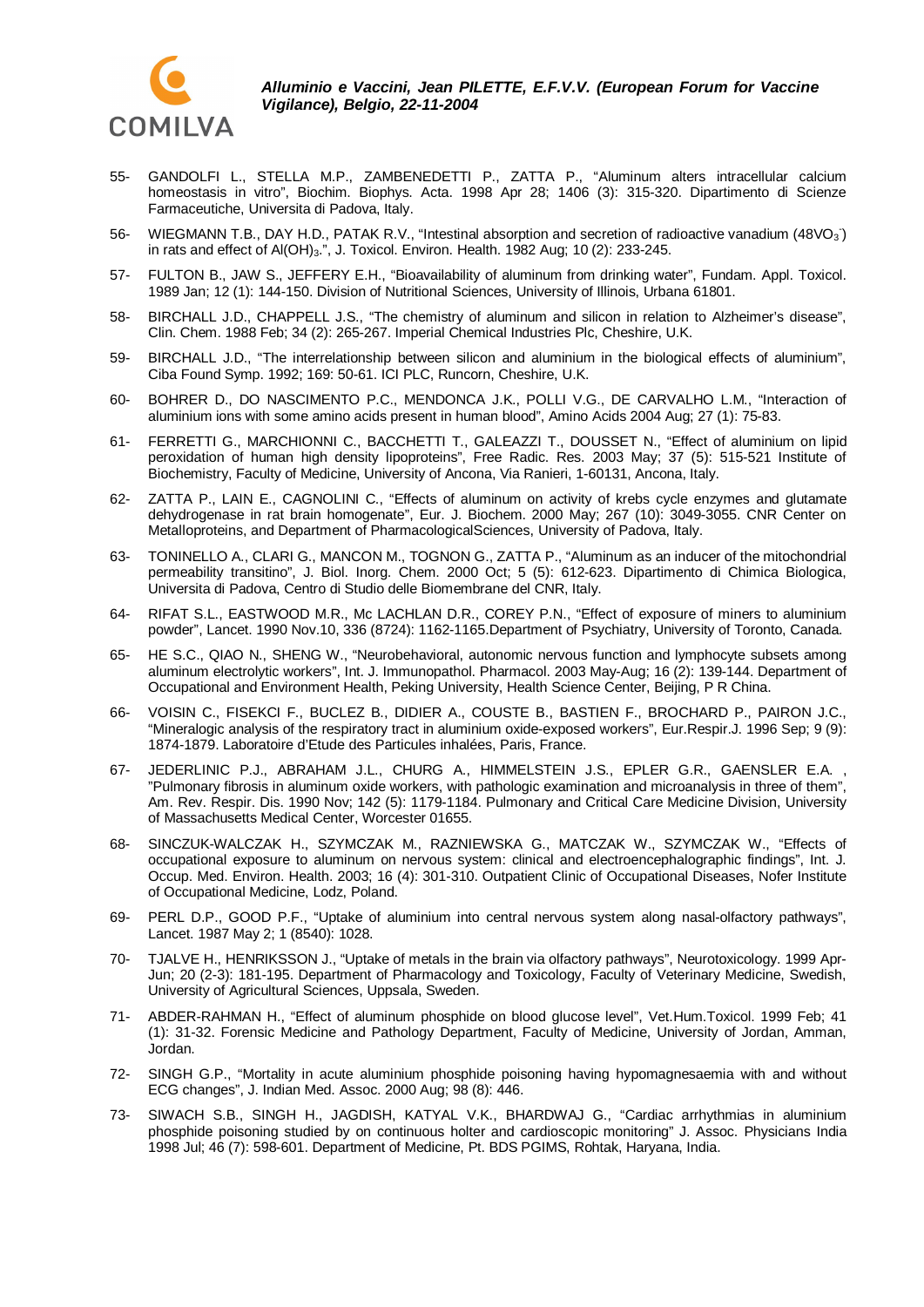

- 74- ABDER-RAHMAN H., BATTAH A.H., IBRAHEEM Y.M., SHOMAF M.S., EL-BATAINCH N., "Aluminum phosphide fatalities, new local experience", Med. Sci. Law 2000 Apr; 40 (2): 164-168. Faculty of Medicine, University of Jordan, Amman, Jordan.
- 75- ANGER F., PAYSAN F., BROUSSE F., LE NORMAND I., DEVELAY P., GAILLARD Y., BAERT A., LE GUEUT M.A., PEPIN G., ANGER J.P., "Fatal aluminum phosphide poisoning", J. Anal. Toxicol. 2000 Mar; 24 (2): 90-92. Laboratoire de Toxicologie Pharmaceutique, U.F.R. des Sciences Médicales et Pharmaceutiques, Rennes, France.
- 76- GRAVES A.B., WHITE E., KOEPSELL T.D., REFLER B.V., BELL G.V., LANSON E.B., "The association between aluminum containing products and Alzheimer's disease", J. Clin. Epidemiol. 1990 43: 35-44. Battelle Seattle Research Center Seattle, WA 98105.
- 77- LIONE A., "Aluminum toxicology and the aluminum-containing medications", Pharmacol. Ther. 1985; 29 (2): 155- 285.
- 78- LIONE A., "Aluminum intake from non-precription drugs and sucralfate", Gen. Pharmacol. 1985; 16 (3): 223-228.
- 79- SHOSKES D.A., RADZINSKI C.A., STRUTHERS N.W., HONEY R.J., "Aluminum toxicity and death following intravesical alum irrigation in a patient with renal impairment", J. Urol. 1992 Mar; 147 (3): 697-699. Division of Urology, St. Michael's Hospital, University of toronto, Ontario, Canada.
- 80- PHELPS K.R., NAYLOR K., BRIEN T.P., WILBUR H., HAQQIE S.S., "Encephalopathy after bladder irrigation with alum: case report and literature review", Am. J. Med. Sci. 1999 Se; 318 (3): 181-185. Medical, Laboratory Medicine, and Surgical Services, Stratton Department of Veterans Affairs Medical Center, and Albany Medical College, New York 12208, USA.
- 81- ZAFFE D., BERTOLDI C., CONSOLO U., "Accumulation of aluminium in lamellar bone after implantation of titanium plates, Ti-6Al-4V screws, hydroxyapatite granules", Biomaterials 2004 Aug; 25 (17): 3837-3844.
- 82- PENNINGTON J.A., "Aluminium content of foods and diets", Food Addit. Contam. 1988 Apr-Jun; 5 (2): 161-232. Center for Food Safety and Applied Nutrition, Food and Drug Administration, Washington, DC.
- 83- WONG M.H., FUNG K.F., CARR H.P., "Aluminium and fluoride contents of tea, with emphasis on brick tea and their health implications", Toxicol. Lett. 2003 Jan 31; 137 (1-2): 111-120. Department of Biology, Institute for natural Resources and Environmental Management, Hong Kong Baptist University, Kowloon, Hong Kong.
- 84- HAYACIBARA M.F., QUEIROZ C.S., TABCHOURY C.P., CURY J.A., "Fluoride and aluminum in teas and teabased beverages", Rev.Saude Publica. 2004 Feb; 38 (1): 100-105. Departamento de Ciencias Fisiologicas, Faculdade de Odontologia de Piracicaba, Universidade Estadual de Campinas, Piracicaba, SP, Brazil.
- 85- FUNG K.F., ZHANG Z.Q., WONG J.W., WONG M.H., "Aluminium and fluoride concentrations of three tea varieties growing at Lantau Island, Hong Kong", Environ. Geochem. Health 2003 Jun; 25 (2): 219-232. Institute for natural Resources and Environmental Management, Department of Biology, 224 Waterloo Road, Hong Kong Baptist University, Kowloon Tong, Hong Kong, People's Republic of China.
- 86- SHU W.S., ZHANG Z.Q., LAN C.Y., WONG M.H., "Fluoride and aluminium concentrations of tea plants and tea products from Sichuan Province, PR China", Chemosphere 2003 Sep; 52 (9): 1475-1482. State Key Laboratory for Bio-contol, School of Life Sciences, Zhongshan University, Guangzhou 510275, People's Republic of China.
- 87- KOCH K.R., POUGNET M.A., de VILLIERS S., MONTEAGUDO F., "Increased urinary excretion of Al after drinking tea", Nature 1988 May 12; 333 (6169): 122.
- 88- PENNINGTON J.A., SCHOEN S.A., "Estimates of dietary exposure to aluminium". Food Addit. Contam. 1995 Jan-Feb; 12 (1): 119-128. Food and Drug Administration, Center for Food Safety and Applied Nutrition, Washington, DC 20204, USA.
- 89- WANG J., "Current researches on biological effect of aluminum", (Chinese) Wei Sheng Yan Jiu 2002 Aug; 31 (4): 320-322. College of Public Health, Fudan University, Shanghai 200032, China.
- 90- SANTE CANADA, Sous-comité provincial sur l'eau potable, "L'aluminium dans l'eau potable", Document pour consultation publique. Décembre 1996.
- 91- Organisation mondiale de la santé (OMS), "Guidelines for Drinking-Water Quality, 2nd edition, addendum to volume 1-Recommandations", WHO, Geneva, 1998.
- 92- ALLAIN P., MAURAS Y., KRARI N., DUCHIER J., COURNOT A., LARCHEVEQUE J., "Plasma and urine aluminium concentrations in healthy subjects after administration of sucralfate", Br. J. Clin. Pharmacol. 1990 Apr; 29 (4): 391-395.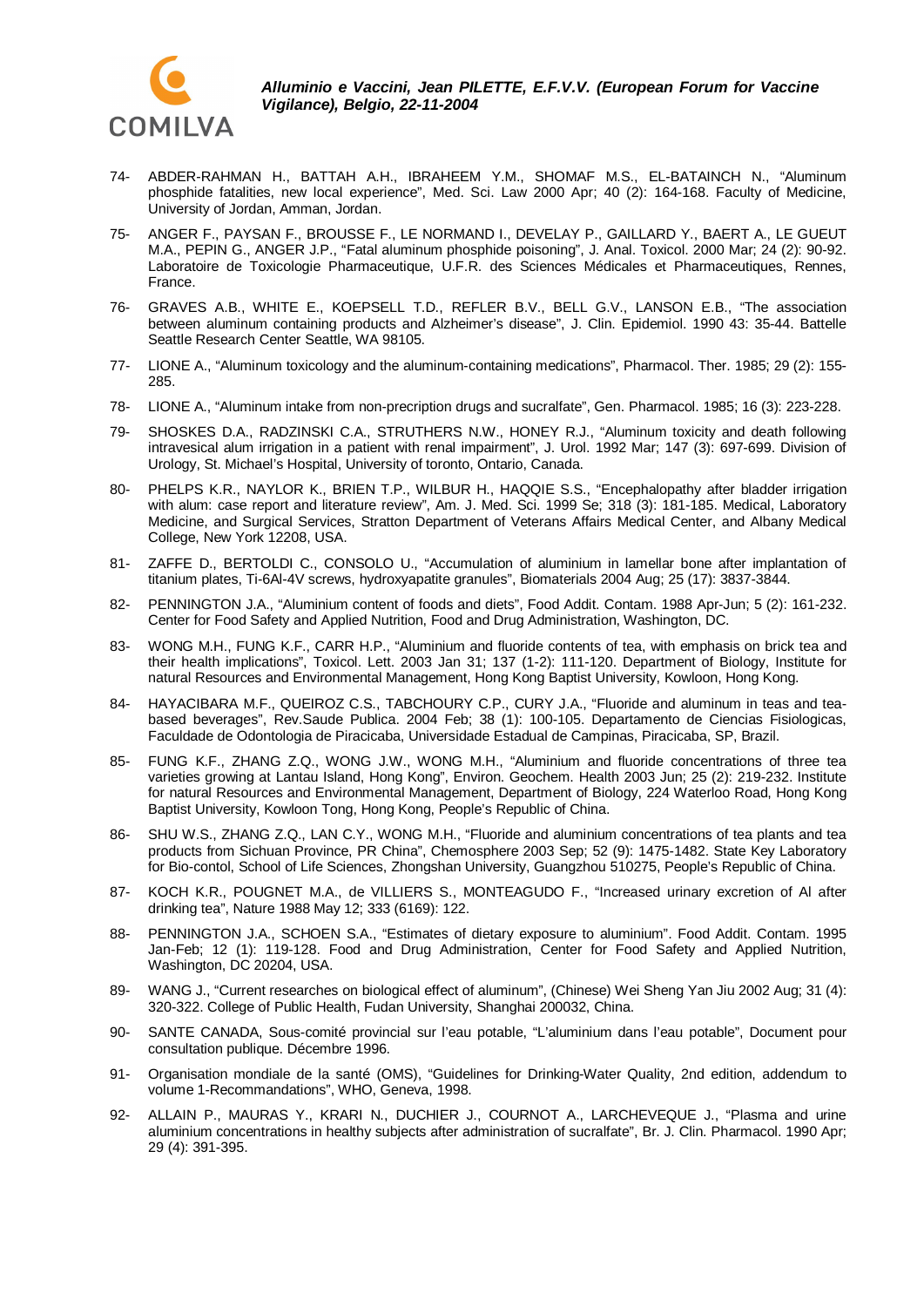

- 93- HARAM E.M., WEBERG R., BERSTAD A., "Urinary excretion of aluminium after ingestion of scralfate and a aluminium-containing antacid in man", Scan. J. Gastroenterol. 1987 Jun; 22 (5) 615-618.
- 94- WINTERBERG B., BERTRAM H., ROLF N., ROEDIG M., KISTERS K., REMMERS S., SPIEKER C., ZUMKLEY H., "Differences in plasma and tissue aluminum concentrations due to different aluminum-containing drugs in patients with renal insufficiency and with normal renal function", J. Trace Elem. Electrolytes Health Dis. 1987 Dec; 1 (2) 69-72.Medizinische Poliklinik, Universitat Munster, Rep. Of Germany.
- 95- LIONE A., ALLEN P.V., SMITH J.C., "Aluminium coffee percolators as a source of dietary aluminium", Food Chem. Toxicol. 1984 Apr; 22 (4): 265-268.
- 96- FROMENT D.P., MOLITORIS B.A., BUDDINGTON B., MILLER N., ALFREY A.C., "Site and mechanism of enhanced gastrointestinal absorption of aluminum by citrate", Kidney Int. 1989 Dec; 36 (6): 978-984. Department of Medicine, Veterans Administration Medical Center, Denver, Colorado.
- 97- REIBER S., KUKULL W., STANDISH-LEE P., "Drinking water aluminum and bioavailability", J. Am. Water Works Assoc. 1995; 88: 86-99.
- 98- DOMINGO J.L., GOMEZ M., LLOBET J.M., CORBELLA J., "Influence of some dietary constituents on aluminum absorption and retention in rats", Kidney Int. 1991 Apr; 39 (4): 598-601. Laboratory of Toxicology and Biochemistry, School of Medicine, University of Barcelona.
- 99- DOMINGO J.L., GOMEZ M., LLOBET J.M., CORBELLA J., "Effect of various dietary constituents on gastrointestinal absorption of aluminum from drinking water and diet", Res. Commun. Chem. Pathol. Pharmacol. 1993 Mar; 79 (3): 377-380. Laboratory of Toxicology and Biochemistry, School of Medicine, University of Barcelona.
- 100- SLANINA P., FALKEBORN Y., FRECH W., CEDERGREN A., "Aluminium concentrations in the brain and bone of rats fed citric acid, aluminium citrate or aluminium hydroxyde", Food Chem. Toxicol. 1984 May; 22 (5): 391- 397.
- 101- SLANINA P., FRECH W., EKSTROM L.G., LOOF L., SLORACH S., CEDERGREN A., "Dietary citric acid enhances absorption of aluminum in antacids", Clin. Chem. 1986 Mar; 32 (3): 539-541.
- 102- KIRSCHBAUM B.B., SCHOOLWERTH A.C., Acute aluminium toxicity associated with oral citrate and aluminumcontaining antacids", Am. J. Med. Sci. 1989 Jan; 297 (1): 9-11. Department of Medicine, Medical College of Virginia, Richmond 23298-0160.
- 103- PRIEST N.D., TALBOT R.J., AUSTIN J.G., DAY J.P., KING S.J., FIFIELD K., CRESSWELL R.G., "The bioavailability of 26Al-labelled aluminium citrate and aluminium hydroxyde in volunteers", Biometals 1996 Jul; 9 (3): 221-228. AEA Technology, Harwell, Oxfordshire U.K.
- 104- DOMINGO J.L., GOMEZ M., LLOBET J.M., RICHARD C., "Effect of ascorbic acid on gastrointestinal aluminium absorption", Lancet 1991 Dec 7; 338 (8780): 1467.
- 105- VENTURINI-SORIANO M., BERTHON G., "Aluminum speciation studies in biological fluids. Part 7. A quantitative investigation of aluminum (III)-malate complex equilibria and their potential implications for aluminum metabolism and toxicity", J.Inorg.Biochem. 2001 Jun; 85 (2-3): 143-154. Equipe de Chimie Bioinorganique Médicale, ICMPS-CNRS FR 1744, Université Paul Sabatier, 118, route de Narbonne (Bat. 3SC), 31062 Toulouse, France.
- 106- WEBERG R., BERSTAD A., "Gastrointestinal absorption of aluminium from single doses of aluminium containing antacids", Eur. J. Clin. Invest. 1986 Oct; 16 (5): 428-432.
- 107- MARTIN R.B., "The chemistry of aluminum as related to biology and medicine", Clin. Chem. 1986 Oct; 32 (10) 1797-1806.
- 108- WICKLUND G., SPAREN A., DANIELSSON L.G., HAEGGLAND G. and JORHEM L., "Bioavailability of labile aluminium in acidic drinking water; a study in the rat", Food Chem. Toxicol. 1995 May; 33 (5) : 403-408. Swedish National Food Administration, Uppsala.
- 109- EDWARDSON J.A., MOORE P.B., FERRIER I.N., LILLEY J.S., NEWTON G.W., BARKER J., TEMPLAR J., DAY J.P., "Effect of silicon on gastrointestinal absorption of aluminium", Lancet 1993 Jul 31; 342 (7): 211-212. MRC Neurochemical Pathology Unit, Newcastle General Hospital, Newcastle upon Tyne, U.K.
- 110- DAY J.P., BARKER J., EVANS L.J.A., PERKS J., SEABRIGHT P.J., ACKRILL P., LILLEY J.S., DRUMM P.V. and NEWTON G.V.A., "Aluminum absorption studied by Al-26 tracer", Lancet 1991 Jun 1; 337 (8753): 1345.
- 111- WILLS M.R. and SAVORY J., "Water content of aluminum, dialysis dementia, and osteomalacia" Environ. Health Perspect. 1985 Nov; 63: 141-147.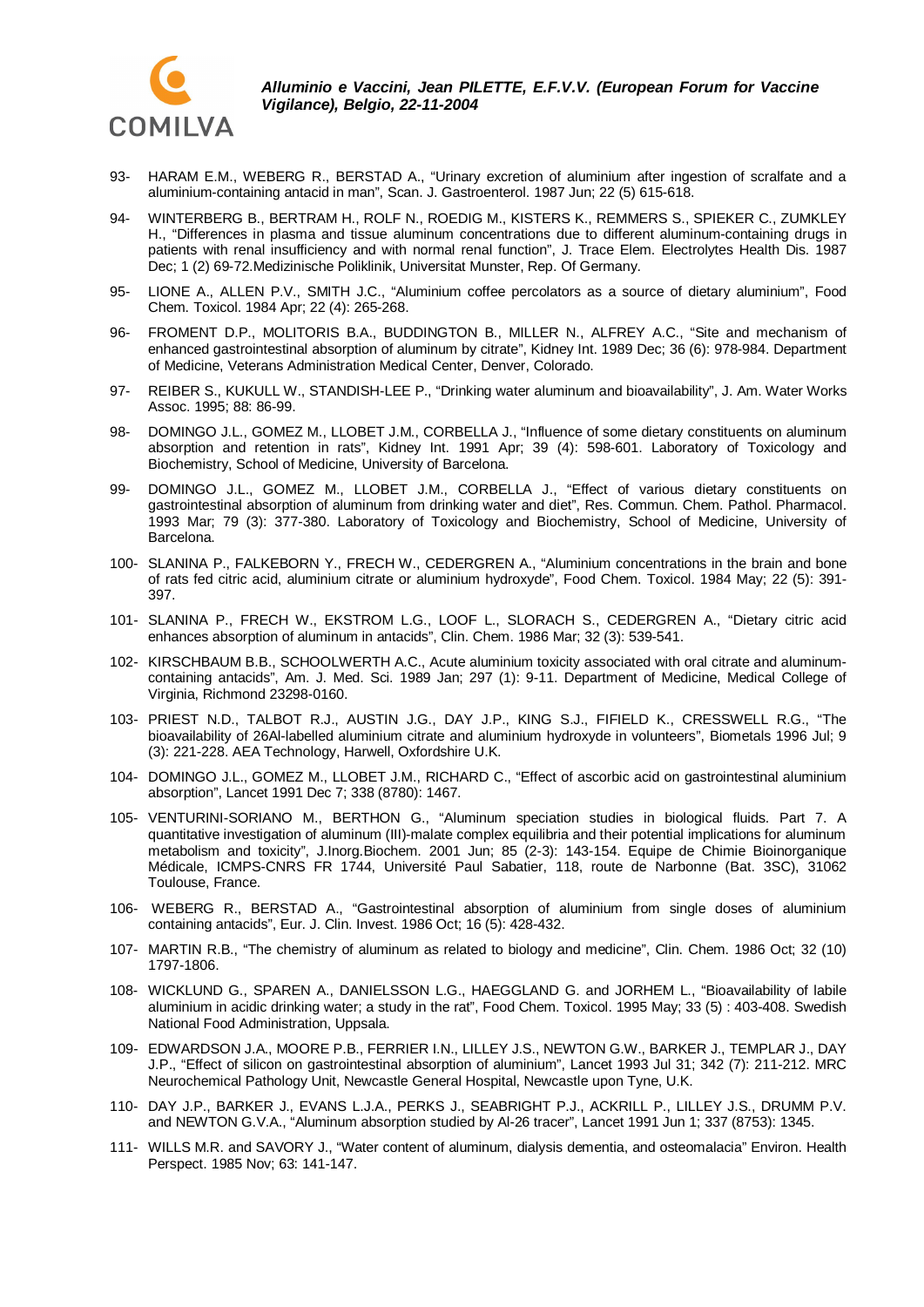

- 112- WILLS M.R. and SAVORY J., "Aluminum and chronic renal failure: sources, absorption, transport, and toxicity", Crit. Rev. Clin. Lab. Sci. 1989; 27 (1) 59-107. Department of Pathology and Internal Medicine, University of Virginia Health Sciences Center, Charlottesville.
- 113- ITTEL T.H., GLADZIWA U., MUCK W., SIEBERTH H.G., "Hyperaluminaemia in critically ill patients: role of antacid therapy and impaired renal function", Eur. J. Clin. Invest. 1991 Feb; 21(1): 96-102. Department of Internal Medicine II, R.W.T.H., Aachen FRG.
- 114- ALFREY A.C., "Aluminum toxicity in patients with chronic renal failure", Ther. Drug Monit. 1993 Dec; 15 (6): 593- 597. Renal Section, Denver Veterans Administration Hospital, Colorado 80220.
- 115- ITTEL T.H., STEINHAUSEN C., KISLINGER G., KINZEL S., NOLTE E., SIEBERTH H.G., "Ultrasensitive analysis of the intestinal absorption and compatmentalization of aluminium in uraemic rats: a 26Al tracer study employing accelerator mass spectrometry", Nephrol. Dial. Transplant. 1997 Jul; 12 (7): 1369-1375. Department of Internal Medicine II, R.W.T.H., Aachen, Germany.
- 116- MAGNUSSON M., MAGNUSSON K.E., SUNDQVIST T. and DENNEBERG T., "Impaired intestinal barrier function measured by differently sized polyethylene glycols in patients with chronic renal failure", Gut 1991; 32 (7): 754-759.
- 117- MOORE P.B., DAY J.P., TAYLOR G.A., FERRIER I.N., FIFIELD L.K., EDWARDSON J.A., "Absorption of aluminium-26 in Alzheimer's disease, measured using accelerator mass spectrometry", Dement. Geriatr. Cogn. Disord. 2000 Mar-Apr; 11 (2): 66-69. MRC Neurochemical Pathology Unit, Newcastle General Hospital, Newcastle upon Tyne, U.K.
- 118- MOORE P.B., EDWARDSON J.A., FERRIER I.N., TAYLOR G.A., LETT D., TYRER S.P., DAY J.P., KING S.J., LILLEY J.S., "Gastrointestinal absorption of aluminum is increased in Down's syndrome", Biol. Psychiatry 1997 Feb 15; 41 (4): 488-492. Department of Psychiatry, South Tyneside District General Hospital, South Shields, U.K.
- 119- GROSSMAN A., KUKULL W.A., JINNEMAN J.C., BIRD T.D., VILLACRES E.C., LARSON E.B., RABINOVITCH P.S., "Intracellular calcium response is reduced in CD4+ lymphocytes in Alzheimer's disease and in older persons with Down's syndrome", Neurobiol. Aging 1993 Mar-Apr; 14 (2): 177-185. Department of Pathology, University of Washington, Seattle 98195.
- 120- GOLUB M.S., DOMINGO J.L., "What we know and what we need to know about developmental aluminum toxicity", J. Toxicol. Environ. Health 1996 Aug 30; 48 (6): 585-597. Department of Internal Medicine, University of California, Davis 95616, USA.
- 121- SIMMER K., FUDGE A., TEUBNER J., JAMES S.L., "Aluminum concentrations in infant formulae", J. Paediatr. Child Health 1990 Feb; 26 (1): 9-11. Department of Paediatrics, Flinders Medical Centre, Australia.
- 122- NAVARRO-BLASCO I., ALVAREZ-GALINDO J.I., "Aluminium content of Spanish infant formula", Food Addit. Contam. 2003 May; 20 (5): 470-481. Department of Chemistry, Faculty of Sciences, University of Navarra, Pamplona, Spain.
- 123- CHELID F., FUDGE A., TEUBNER J., JAMES S.L., SIMMER K., "Aluminium absorption in infancy", J. Paediatr. Child Health, 1991 Jun; 27 (3): 164-166. Department of Paediatrics, Flinders Medical Centre, Bedford Park, South Australia.
- 124- BOZYNSKI M.E., SEDMAN A.B., NAGLIE R.A., WRIGHT E.J., "Serial plasma and urinary aluminum levels and tissue loading in preterm twins", J. Parenter. Enteral Nutr. 1989 Jul-Aug; 13 (4): 428-431. University of Michigan Medical Center, Department of Pediatrics, Ann Arbor.
- 125- BISHOP N.J., MORLEY R., DAY J.P., LUCAS A., "Aluminum neurotoxicity in preterm infants receiving intravenous-feeding solutions", N. Engl. J. Med. 1997 May 29; 336 (22): 1557-1561. Medical Research Council (MRC) Dunn Nutrition Unit, Cambridge, U.K.
- 126- ADVENIER E., LANDRY C., COLOMB V., COGNON C., PRADEAU D., FLORENT M., GOULET O., RICOUR C., CORRIOL O., "Aluminum contamination of parenteral nutrition and aluminum loading in children on long-term parenteral nutrition", J. Pediatr. Gastroenterol. Nutr. 2003 Apr; 36 (4): 448-453.
- 127- MEIRI H., BANIN E., ROLL M., "Aluminum ingestion: is it related to dementia?", Rev. Environ. Health 1991 Oct-Dec; 9 (4) 191-205. Department of Physiology, Hebrew University-Hadassah Medical School, Jerusalem, Israel.
- 128- ALTMANN P., AL-SALIHI F., BUTTER K., CUTLER P., BLAIR J., LEEMING R., CUNNINGHAM J., MARSH F., "Serum aluminum levels and erythrocyte dihydropteridine reductase activity in patients on hemodialysis", N. Engl. J. Med. 1987 Jul 9; 317 (2): 80-84.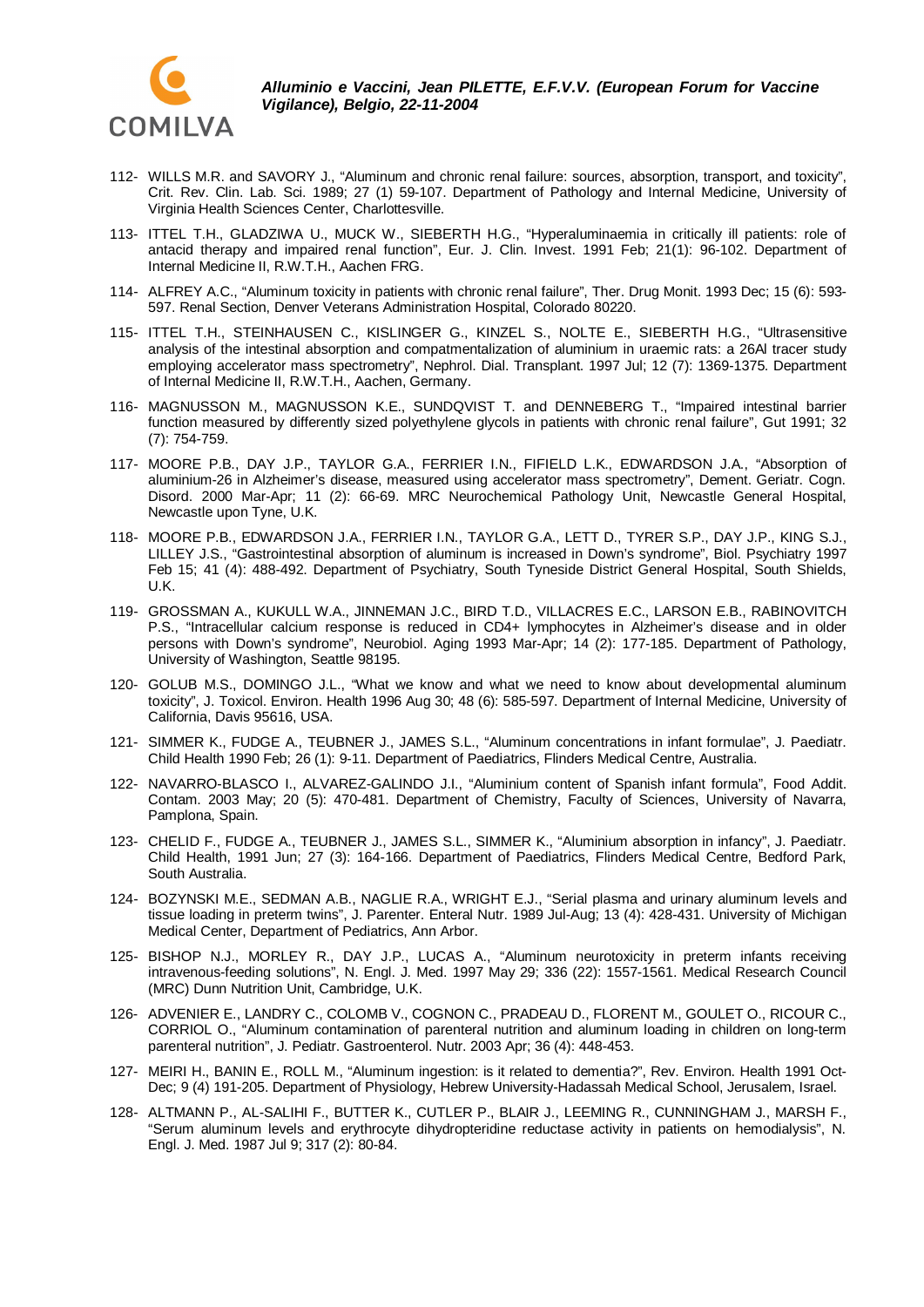

- 129- BARTON H.J., ZACHWIEJA Z., FOLTA M., JANUSZ-GRZYBOWSKA E., STOMPOR T., SULOWICZ W., BRZEZICKA M., "Pilot study of aluminum plasma level in healthy subjects in Poland", (Polish) Przegl. Lek. 2003; 60 Suppl 6: 111-114. Zaklad Bromatologii, Collegium Medicum, Uniwersytet Jagiellonski, Krakow.
- 130- GARNIER R., "Consultations médicales: Neurotoxicité de l'aluminium", Le Concours Médical 22 février 1997; 119 (7): 474-475.
- 131- MARTIN R.B., "Citrate binding of Al<sup>3+</sup> and Fe<sup>3+</sup>", J. Inorg. Biochem. 1986 Oct-Nov; 28 (2-3): 181-187.
- 132- MARTIN R.B., SAVORY J., BROWN S., BERTHOLF R.L., WILLS M.R., "Transferrin binding of  $Al^{3+}$  and  $Fe^{3+}$ ", Clin. Chem. 1987 Mar; 33 (3): 405-407.
- 133- FATEMI S.J.A., KADIR F.H.A., MOORE G.R., "Aluminum transport in blood serum", Biochem. J. 1991 Dec 1; 280 (Pt2): 527-532; 280: 527-532. Centre for Metalloprotein Spectroscopy and Biology, School of chemical Sciences, University of East Anglia, Norwich, U.K.
- 134- MAHIEU S., DEL CARMEN CONTINI M., GONZALEZ M., MILLEN N., ELIAS M.M., "Aluminum toxicity. Hematological effects", Toxicol. Lett. 2000 Jan 5; 111 (3): 235-242. Catedra de Fisiologia Humana, Facultad de Bioquimica y de Ciencas Biologicas, Universidad Nacional del Litoral, Ciudad Universitaria, Santa Fe, Argentina.
- 135- GONZALEZ-REVALDERIA J., CASARES M., DE PAULA M., PASCUAL T., GINER V., MIRAVALLES E., "Biochemical and hematological changes in low-level aluminum intoxication", Clin. Chem. Lab. Med. 2000 Mar; 38 (3): 221-225.
- 136- SUWALSKY M., UNGERER B., VILLENA F., NORRIS B., CARDENAS H., ZATTA P., "Effects of AICI<sub>3</sub> on toad skin, human erythrocytes, and model cell membranes", Brain Res.Bull. 2001 May 15; 55 (2): 205-210. Faculty of Chemical Sciences, University of Concepcion, Concepcion, Chile.
- 137- VITTORI D., NESSE A., PEREZ G., GARBOSSA G., "Morphologic and functional alterations of erythroid cells induced by long-term ingestion of aluminium", J. Inorg. Biochem. 1999 Aug 30; 76 (2): 113-120. Departamento de Quimica Biologica, Facultad de Ciencias Exactas y Naturales, Universitad de Buenos Aires, Argentina.
- 138- ALFREY A.C., "Gastrointestinal absorption of aluminium", Clin. Nephrol. 1985; 24 Suppl. 1 : 84-87.
- 139- PARRY R., PLOWMAN D., DELVES H.T., ROBERTS N.B., BIRCHALL J.D., BELLIA J.P., DAVENPORT A., AHMAD R., FAHAL I., ALTMANN P., "Silicon and aluminium interactions in haemodialysis patients", Nephrol. Dial. Transplant. 1998 Jul; 13 (7): 1759-1762. Wessex Renal & Transplant Unit, St Mary's Hospital, Portsmouth, U.K.
- 140- BELLIA J.P., BIRCHALL J.D., ROBERTS N.B., "The role of silicic acid in the renal excretion of aluminium", Ann.Clin. Lab. Sci. 1996 May-Jun; 26 (3): 227-233. Clinical Chemistry Department, Royal Liverpool University Hospital, U.K.
- 141- BANKS W.A., KASTIN A.J., "Aluminum alters the permeability of the blood-brain barrier to some non-peptides", Neuropharmacology 1985 May; 24 (5): 407-412.
- 142- BANKS W.A., KASTIN A.J., FASOLD M.B. Differential effect of aluminum on the blood-brain barrier transport of peptides, technetium and albumin", J. Pharmacol. Exp. Ther. 1988 Feb; 244 (2): 579-585. Veterans Administration Medical Center, New Orleans, Louisiana.
- 143- ZHENG W., "Neurotoxicity of the brain barrier system: new implications", J. Toxicol. Clin. Toxicol. 2001; 39 (7): 711-719. College of Physicians and Surgeons, Columbia University, New york, New York 10032, USA.
- 144- KUCUK M., KALAYCI R.B., CEVIK A., ELMAS I., KAYA M., "Effect of aluminum on the blood-brain barrier permeability in acute and chronically hyperglycemic rats", Biol. Trace Elem. Res. 2001 May; 80 (2): 181-189. Department of Physiology of Istanbul Medical Faculty, Institute for experimental Medicine and Research, Istanbul University, Turkey.
- 145- BANKS W.A., KASTIN A.J., "Aluminum-induced neurotoxicity: alterations in membrane function at the bloodbrain barrier", Neurosci. Biobehav. Rev. 1989 Spring; 13 (1): 47-53. Veterans Administration Medical Center, New Orleans, Louisiana.
- 146- TUNKEL A.R., ROSSER S.W., HANSEN E.J., SCHELD W.M., "Blood-brain barrier alterations in bacterial meningitis: development of an in vitro model and observations on the effects of lipopolysaccharide", In Vitro Cell Dev. Biol. 1991 Feb; 27A (2): 113-120. Department of Internal Medicine, University of Virginia School of Medicine, Charlottesville.
- 147- SOKRAB T.E., KALIMO H., JOHANSSON B.B., "Endogenous serum albumin content in brain after short-lasting epileptic seizures", Brain Res. 1989 Jun 12; 489 (2): 231-236. Department of Neurology, University hospital, Lund, Sweden.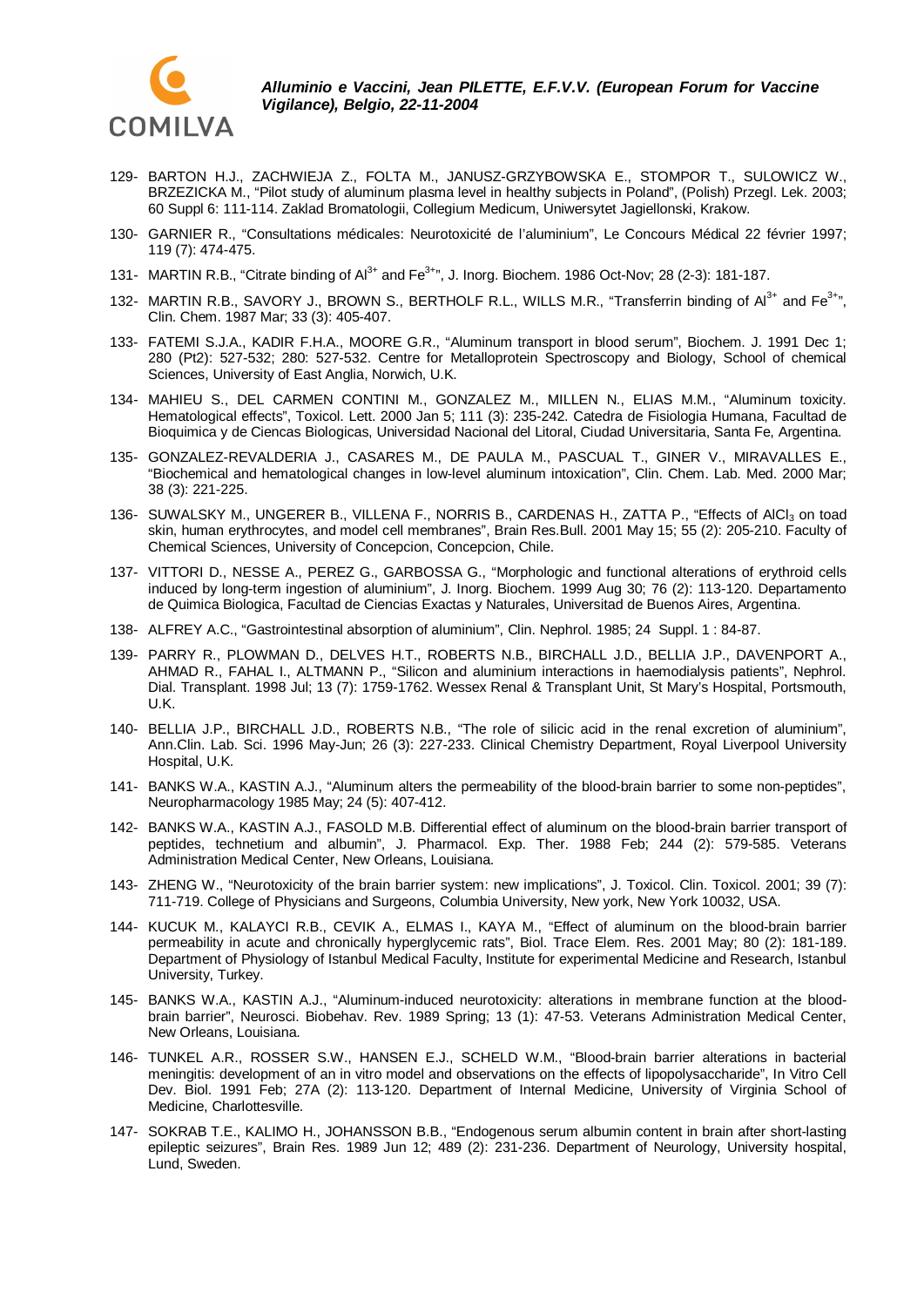

- 148- SOKRAB T.E., JOHANSSON B.B., KALIMO H., OLSSON Y., "A transient hypertensive opening of the bloodbrain barrier can lead to brain damage. Extravasation of serum proteins and cellular changes in rats subjected to aortic compression", Acta Neuropatholol. (Berl) 1988; 75 (6): 557-565. Department of neurology, University of Lund, Sweden.
- 149- SOKRAB T.E., JOHANSSON B.B., TENGVAR C., KALIMO H., OLSSON Y., "Adrenaline-induced hypertension: morphological consequences of the blood-brain barrier disturbante", Acta Neurol. Scand. 1988 May; 77 (5): 387- 396. Department of neurology, University of Lund, Sweden.
- 150- OSCAR K.J., HAWKINS T.D., "Microwvave alteration of the blood-brain barrier system of rats", Brain Res. 1977 May 6; 126 (2): 281-293.
- 151- WILLIAMS W.M., PLATNER J., MICHAELSON S. M., "Effect of 2.450 MHz microwave energy on the blood-brain barrier to hydrophilic molecules. C. Effect on the permeability to (14C) sucrose", Brain Res. 1984 May; 319 (2): 183-190.
- 152- SCHIRMACHER A., WINTER S., FISCHER S., GOEKE J., GALLA H.J., KULLNICK U., RINGELSTEIN E.B. STOGBAUER F., "Electromagnetic fields (1,8 GHz) increase the permeability to sucrose of the blood-brain barrier in vitro", Bioelectromagnetics 2000 Jul; 21 (5): 338-345.Klinik und Poliklinik für Neurologie, Universität Munster, Germany.
- 153- SALFORD L.G., BRUN A., STURESSON K., EBERHARDT J.L., PERSSON B.R., "Permeability of the bloodbrain barrier induced by 915 MHz electromagnetic radiation, continuous wave and modulated at 8, 16, 50, and 200 Hz", Microsc. Res. Tech. 1994 Apr 15; 27 (6): 535-542. Department of Neurosurgery, Lund University, Sweden.
- 154- FINNIE J.V., BLUMBERGS P.C., MANAVIS J., UTTERIDGE T.D., GEBSKI V., SWIFT J.G., VERNON-ROBERTS B., KUCHEL T.R., "Effect of global system for mobile communication (gsm)-like radiofrequency fields on vascular permeability in mouse brain", Pathology 2001 Aug.; 33 (3): 338-340. Veterinary Services Division, Institute of Medical and Veterinary Science, Adelaide, SA, Australia.
- 155- SALFORD L.G., BRUN A.E., EBERHARDT J.L., MALMGREN L., PERSSON B.R. , "Nerve cell damage in mammalian brain after exposure to microwaves from GSM mobile phones". Environ. Health Perspect. 2003 Jun; 111 (7): 881-883. Department of Neurosurgery, Lund University, The Rausing Laboratory and Lund University hospital, Lund, Sweden.
- 156- HASSEL B., IVERSEN E.G., FONNUM F., "Neurotoxicity of albumin in vivo", Neurosci. Lett. 1994 Feb 14; 167 (1-2): 29-32.
- 157- SALFORD L.G., PERSSON B., MALMGREN L., BRUN A., "Téléphonie mobile et barrière sang-cerveau", Communication faite au colloque organisé le 29 juin 2000 par ECOLO, le CEFE et le Groupe des Verts au parlement européen / Alliance libre européenne. Actes du colloque repris dans le livre sur la "Téléphonie mobile. Effets potentiels sur la santé des ondes électromagnétiques de haute fréquence". Editions Marco Pietteur 2001. ISBN 2-87211-055-0.
- 158- HUBER R., GRAF T., COTE K.A., WITTMANN L., GALLMANN E., MATTER D., SCHUDERER J., KUSTER N., BORBELY A.A., ACHERMANN P., "Exposure to pulsed high-frequency electromagnetic field during waking affects human sleep EEG", Neuroreport. 2000 Oct 20; 11 (15): 3321-3325. Institute of Pharmacology and Toxicology, University of Zurich, Switzerland.
- 159- HUBER R., SCHUDERER J., GRAF T., JUTZ K., BORBELY A.A., KUSTER N., ACHERMANN P., "Radiofrequency electromagnetic field exposure in humans: Estimation of SAR distribution in the brain, effects on sleep and heart rate", Bioelectromagnetics 2003 May; 24 (4): 262-276.Institute of Pharmacology and Toxicology, University of Zurich, Zurich, Switzerland.
- 160- HEIMENDINGER J., "Mixed longitudinal measurements of body length, weight, superior segment, thorax circumference and head circumference in 1-24-month-old infants". Helv. Paediatr. Acta 1964 Nov; 19: 406-436. German.
- 161- HEIMENDINGER J., "Results of a survey of body measurements of 5000 Basel children 2-18 years of age", Helv. Paediatr. Acta 1964 Nov; 19: Suppl. 13: 1-131. German.
- 162- LOW J.A., KERR N.D., COCHON A.R., "Plasma and blood volume of normal newborn infant and patterns of adjustment in initial 24 hours of the neonatal period", Am. J. Obstet. Gynecol. 1963 Aug 1; 86: 886-892.
- 163- OSGOOD E.E., "Development and growth of hematopoietic tissues; with a clinically practical method of growth analysis", Pediatrics 1955 Jun; 15 (6): 733-751.
- 164- SAMET P., FRITTS H.W. Jr., FISHMAN A.P., COURNAND A., "The blood volume in heart disease", Medicine (Baltimore) 1957 May; 36 (2): 211-235.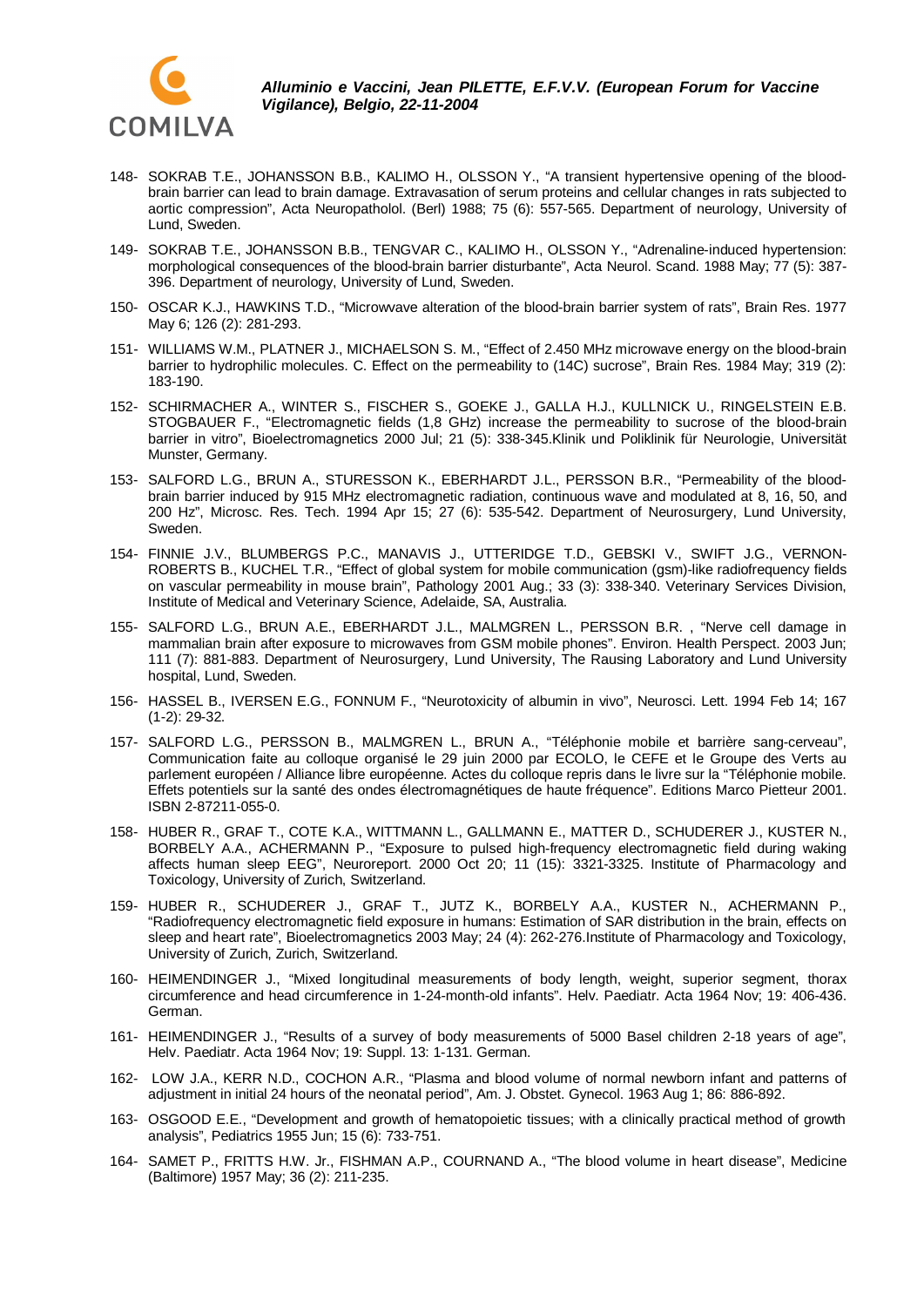

- 165- GHERARDI R.K., CHERIN P., "Une nouvelle maladie musculaire: la myofasciite à macrophages", Médecine/Sciences 1998; 14 (11): 1272.
- 166- GHERARDI R.K., COQUET M., CHERIN P., AUTHIER F.J., LAFORET P., BELEC L., FIGARELLA-BRANGER D., MUSSINI J.M., PELLISSIER J.F., FARDEAU M.. "Macrophagic myofasciitis: an emerging entity. Groupe d'Etudes et Recherche sur les Maladies Musculaires Acquises et Dysimmunitaires (GERMMAD) de l'Association Française contre les Myopathies (AFM)", Lancet 1998 Aug 1; 352 (9125): 347-352. Université Paris XII-Val de Marne, Département de Pathologie, Hôpital Henri Mondor, Creteil, France.
- 167- CHERIN P., LAFORET P., GHERARDI R.K., AUTHIER F.J., COQUET M., MAISONOBE T., MUSSINI J.M., PELLISSIER J.F., HERSON S., et le Groupe d'Etudes et de recherche sur les maladies musculaires acquises et dysimmunitaires (GERMMAD) de l'Association française contre les myopathies (AFM), "La myofasciite à macrophages: description, hypothèses étiopathogéniques", Rev. Med. Int. 1999 Jun; 20 (6) 483-489.
- 168- CHERIN P., LAFORET P., GHERARDI R.K., AUTHIER F.J., MAISONOBE T., COQUET M.,, MUSSINI J.M., PELLISSIER J.F., EYMARD B., HERSON S. et le Groupe d'Etudes et Recherche sur les Maladies Musculaires acquises et Dysimmunitaires (GERMMAD), "La myofasciite à macrophages", Presse Med. 2000 Feb 5; 29 (4): 203-208. Service de Médecine interne, Groupe Hospitalier Pitié-Salpêtrière, Paris.
- 169- GHERARDI R.K., COQUET M., CHERIN P., BELEC L., MORETTO P., DREYFUS P.A., PELLISSIER J.F., CHARIOT P., AUTHIER F.J., "Macrophagic myofasciitis lesions assess long-term persistence of vaccine-derived aluminium hydroxide in muscle", Brain 2001 Sep; 124 (Pt9): 1821-1831. Equipe mixte INSERM E 0011/Université Paris XII, France.
- 170- Organisation mondiale de la Santé, Genève, "Myofasciite à macrophages et vaccins contenant de l'aluminium", Relevé épidémiologique hebdomadaire n°41, 15 oct 1999; 74: 338-340.
- 171- GHERARDI R.K., AUTHIER F.J., "Aluminum inclusion macrophagic myofasciitis; a recently identified condition", Immunol. Allergy Clin. North Am. 2003 Nov; 23 (4): 699-712. Muscle and Nerve Group, Henri Mondor University Hospital, Creteil, France.
- 172- RIMANIOL A.C., GRAS G., VERDIER F., CAPEL F., GRIGORIEV V.B., PORCHERAY F., SAUZEAT E., FOURNIER J.G., CLAYETTE P., SIEGRIST C.A., DORMONT D., "Aluminum hydroxyde adjuvant induces macrophage differentiation toward a specialized antigen-presenting cell type", Vaccine 2004 Aug 13; 22 (23-24): 3127-3135. SPI-BIO, c/o Service de Neurovirologie, 92265 Fontenay-aux-Roses Cedex, France.
- 173- CHERIN P., AUTHIER F.J., GHERARDI R.K., ROMERO N., LAFORET P., EYMARD B., HERSON S., CAILLAT-VIGNERON N., "Gallium-67 scintigraphy in macrophagic myofasciitis", Arthitis Rheum. 2000 Jul; 43 (7): 1520- 1526. Groupe Hospitalier Pitié-Salpêtrière, Paris, France.
- 174- MIKOL J., POLIVKA M., "Anatomo-pathologie des maladies musculaires inflammatoires" Ann. Med. Interne (Paris) 2001 Nov; 152 (7): 465-479. Service Central d'Anatomie et de Cytologie Pathologiques, Hôpital Lariboisière, 2, rue Ambroise-Paré, 75475 Paris Cedex 10, France.
- 175- MASTAGLIA F.L., GARLEPP M.J., PHILLIPS B.A., ZILKO P.J., "Inflammatory myopathies: clinical, diagnostic and therapeutic aspects é Muscle Nerve", 2003 Apr; 27 (4): 407-425.Centre for Neuromuscular and neurological Disorders, University of Western Australia, Queen Elizabeth II Medical Centre, Nedlands, Australia.
- 176- CHERIN P., GHERARDI R.K., "Macrophagic myofasciitis", Curr. Rheumatol. Rep. 2000 Jun; 2 (3): 196-200. Service de Médecine Interne, CHU Pitié-Salpetrière, 47 Bd de l'hôpital, 75013 Paris, France.
- 177- VINCENT D., GUILLEVIN L., LEVESQUE M., AUTHIER F., VADROT D., PRADALIER A., CHERIN P., "Association of macrophagic myofasciitis and fibromuscular dysplasia with renal fibromuscular dysplasia: first case report", Clin. Exp. Rheumatol. 2000 Nov-Dec; 18 (6): 753-754.Departement de Médecine Interne, Hôpital Louis Mourier, Colombes, France.
- 178- CHERIN P., MENARD D., MOUTON P., VIALLARD J.F., LE HELLO C., AUTHIER F.J.,GHERARDI R.K., COQUET M., HERSON S. LEROI J.P., "Macrophagic myofasciitis associated with inclusion body myositis: a report of three cases", Neuromuscul. Disord. 2001 Jul; 11 (5): 452-457. Médecine Interne I, CHU Pitié-Salpêtrière, 47 Bd de l'hôpital, 75013 Paris, France.
- 179- BONNEFONT-ROUSSELOT D., CHANTALAT-AUGER C., TEIXEIRA A., JAUDON M.C., PELLETIER S., CHERIN P., "Blood oxidative stress status in patients with macrophagic myofasciitis", Biomed. Pharmacother. 2004 Nov; 58 (9): 516-519. Laboratoire des lipides (Pavillon B. Delessert), Hôpital de la Pitié (AP-HP) 83, boulevard de l'Hôpital, 75651, Paris, cedex 13, France.
- 180- AUTHIER F.J., CHERIN P., CREANGE A., BONOTTE B., FERRER X., ABDELMOUMNI A., RANOUX D., PELLETIER J., FIGARELLA-BRANGER D., GRANEL B., MAISONOBE T., COQUET M., DEGOS J.D., GHERARDI R.K., "Central nervous system disease in patients with macrophagic myofasciitis", Brain 2001 May; 124 (Pt 5): 974-983.Goupe d'Etudes et de Recherches sur le Muscle et le Nerf (GERMEN, EA Université Paris